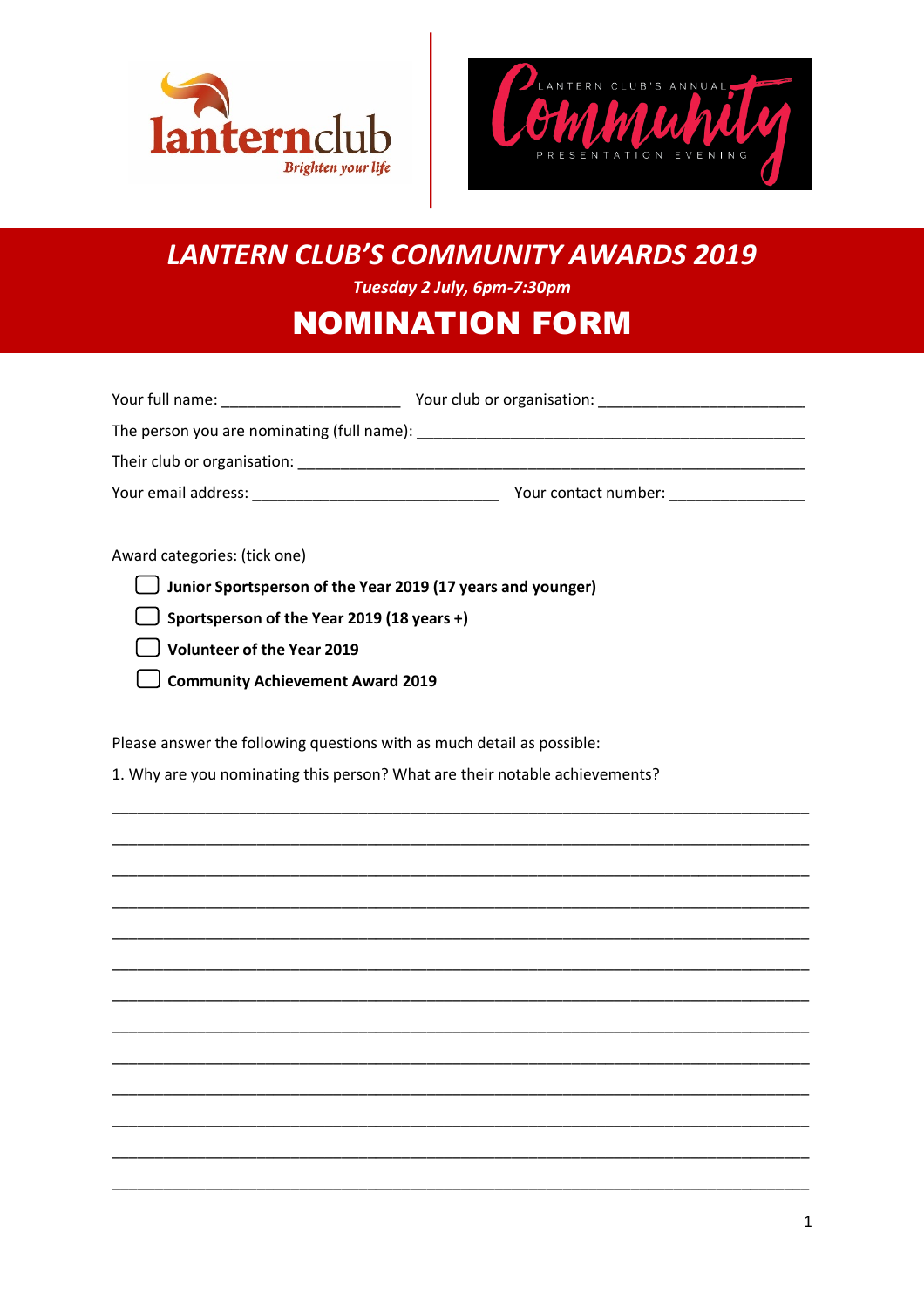2. How have they positively impacted your club or organisation? Provide examples.



Once this form is complete, please email the form with a photo of your nominee (in uniform if associated with a club/school) to communitynight@lanternclub.com.au *before 10pm Sunday 23 June*. You can also hand this form and photo to Lantern Club's Reception desk. An independent judging panel will assess all nominations and decide the winners for each category.

#### **Nomination Conditions**

1. Each nominee must be present at Lantern Club's Community Presentation Evening on Tuesday 2 July from 6pm to 7:30pm.

2. A maximum of two people per club or organisation can be nominated per award category.

3. Each nominee allows Lantern Club to post their photo on Lantern Club's Facebook page for the People's Choice Award.

#### **People's Choice Award 2019**

All nominees from all four categories are automatically nominated for this award. The general public will have the opportunity to vote for their People's Choice Award. Voting will commence from Tuesday 25 June to Sunday 30 June on Lantern Club's Facebook page. The nominee with the most 'likes' on their photo will be declared the winner of the People's Choice Award 2019. We encourage everyone to 'share' the People's Choice Award photos from our Facebook page to gain more 'likes'. The winner will receive a \$200 VISA credit card and a trophy.

For more information about these awards, please contact Morris Iemma or Jenna Howard on 8037 8200 or via email at miemma@lanternclub.com.au or jhoward@lanternclub.com.au

More information on the following page.